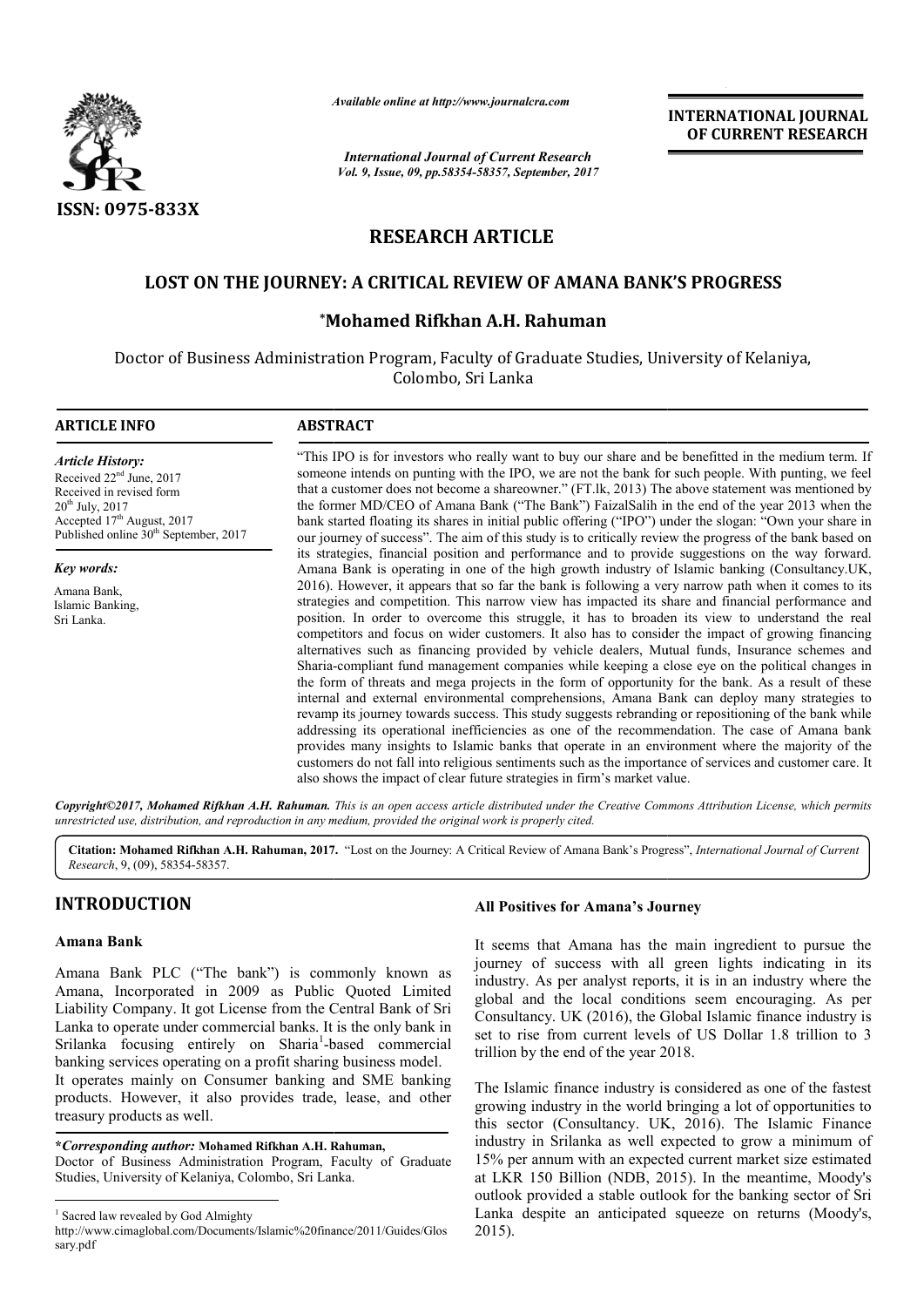#### **What is going wrong in the Journey?**

Despite all the positive signs, Amana's journey does not seem to be a very comfortable one. A careful review of the bank's journey highlighted many factors contributing in its current shaky journey, such as the narrow view of competition, product offering, and customers coupled with poor financial and share performance. As shown in the graph below only a downward trend can be noticed in the share performance of the bank since the Initial Public Offering (IPO).



Source: (Markets.Ft.com, 2016)

#### **Figure 1. Amana bank closing share price performance from IPO till Aug 2016**

It appears that the bank is traveling on a highway with many lanes viewing it as a dual carriage road, as it is considering the Islamic windows opened by conventional banks such as Al Fadhala by the Commercial bank as its competitor. However, an analysis of industry indicates that these windows are mere retaliation for the entry of Amana by the conventional banks to retain its customers. Below table provide the list of Islamic banking Window operated by conventional banks in Srilanka.

**Table 1.Islamic Banking Windows of Major Conventional banks in Srilanka**

| Conventional Bank Name             | Islamic Bank-Window |
|------------------------------------|---------------------|
| Commercial Bank                    | Al Adalah           |
| Bank of Ceylon                     | An Noor             |
| <b>Hatton National Bank</b>        | Al Najah            |
| National Development Bank          | Shareek             |
| Source: Compiled by the case write |                     |

Source: Compiled by the case write

Further, in recent past Amana signed many agreements with Exchange houses in the Gulf region such as the agreement with Zaman Exchange in Qatar (Gulf-Times, 2016). It is evident from this recent focus that the bank is drifting away from its key core competence of operating under a purely Islamic finance model providing innovative products and services. Amana is also not reaping the first mover advantage benefits by continually failing to promote this model. Moreover, if you walk into any Amana branch, you will immediately notice that the bank is not attracting the majority of the customers who choose their banking based on services, quality and the ethical concepts rather than mere religious credentials. Conversely, at first look financial achievements of the year 2015 claimed by the board appears to be promising (Dailynews.lk, 2016). However, a close analysis indicates that although by growth Amana is showing favorable numbers by growing in total assets 37% year on year and profit before tax 374% year on year beating industry averages, the returns are appearing to be well below the general return generated by the banks. As

depicted in the table below the commercial banking sector of the country generated between 1%-1.9% Return on Assets (ROA) and between 10%-20% Return on equity (ROE) while Amana was able to generate only 0.33% ROA and 2.78% ROE. A detailed analysis of the financial performance and position is given in the Exhibit 1.

| Table 2. Return on Equity (ROE) and Return on Assets (ROA) of |
|---------------------------------------------------------------|
| Major Srilankan commercial banks compared with the Amana      |
| Bank                                                          |

| <b>Bank Name</b> | ROE    | <b>ROA</b> |
|------------------|--------|------------|
| Amana            | 2.78%  | 0.33%      |
| Commercial Bank  | 16.90% | 1.42%      |
| <b>BOC</b>       | 22.20% | 1.70%      |
| Peoples Bank     | 27.10% | 1.80%      |
| Sampath          | 18.42% | 1.28%      |
| <b>HNB</b>       | 16.79% | 1.61%      |
| Seylan           | 15.62% | 1.40%      |

Source: Compiled by the case write based on the year 2015 Annual Report of the respective banks.

Shareholders of Amana cannot be satisfied with above performance, especially the strategic shareholders whom as depicted in the table below are making a higher return on their banks than what Amana generates. Therefore, purely from a shareholder's point of view, it is not viable to continue the investment unless there is a change expected in the future returns. Even the other general shareholders appear not to have a much positive view in the future of the bank. Thus, the share Amana shares are trading at 5 Rupees for most of the period much lower than the IPO price of 7 Rupees.

**Table 3. Amana Bank's Strategic Shareholder's ROA and ROE**

| Shareholders Name            | % Holding | <b>ROE</b> | ROA   | FY   |
|------------------------------|-----------|------------|-------|------|
| Bank Islam Malaysia Berhad   | 14.44%    | 17.60%     | 1.43% | 2015 |
| AB Bank Limited              | 14.44%    | 6.70%      | 0.54% | 2015 |
| Bangladesh                   |           |            |       |      |
| Akbar Brothers (Pvt) Limited | 9.98%     | NA         | NA    |      |
| Sri Lanka                    |           |            |       |      |
| Islamic Development Bank     | 9.62%     | NA         | NA    |      |
| Saudi Arabia                 |           |            |       |      |
| Expolanka Holdings PLC       | $7.22\%$  | $11.02\%$  | 638%  | 2015 |

Source: Compiled by the case write based on year the 2015 Annual Report of the respective shareholders.

In addition to the low income due to the narrow views of the bank, increased cost due to lack of operational effectiveness and poor services also contributing to the lower returns. Amana does not yet fulfill many services that are currently presumed to be basic such as credit card and mobile banking. Further, analyzing the deposit rate offered by Amana proves its ineffectiveness in operational costs;although lower deposit rates are given by the bank compared to the other banks still it's unable to widen the gap between the bank's cost and income to generate acceptable returns.

**Table 4. Deposit rate provided by Amana compared to the Commercial Bank of Ceylon**

| Account/Deposit type             | Amana Bank   | Commercial Bank |
|----------------------------------|--------------|-----------------|
| Savings Account                  | $2.76\%$ p.a | $4.00\%$ p.a    |
| 3 Month Term Investment          | $6.25%$ p.a  | $9.50\%$ p.a    |
| (Profits at Maturity)            |              |                 |
| 6 Months Term                    | $7.25\%$ p.a | $10.00\%$ p.a   |
| Investment (Profits at Maturity) |              |                 |
| 1 Year Term                      | $8.01\%$ p.a | $10.00\%$ p.a   |
| Investment (Profits at Maturity) |              |                 |

Source: (Commercial Bank, 2016), (Amana Bank, 2016)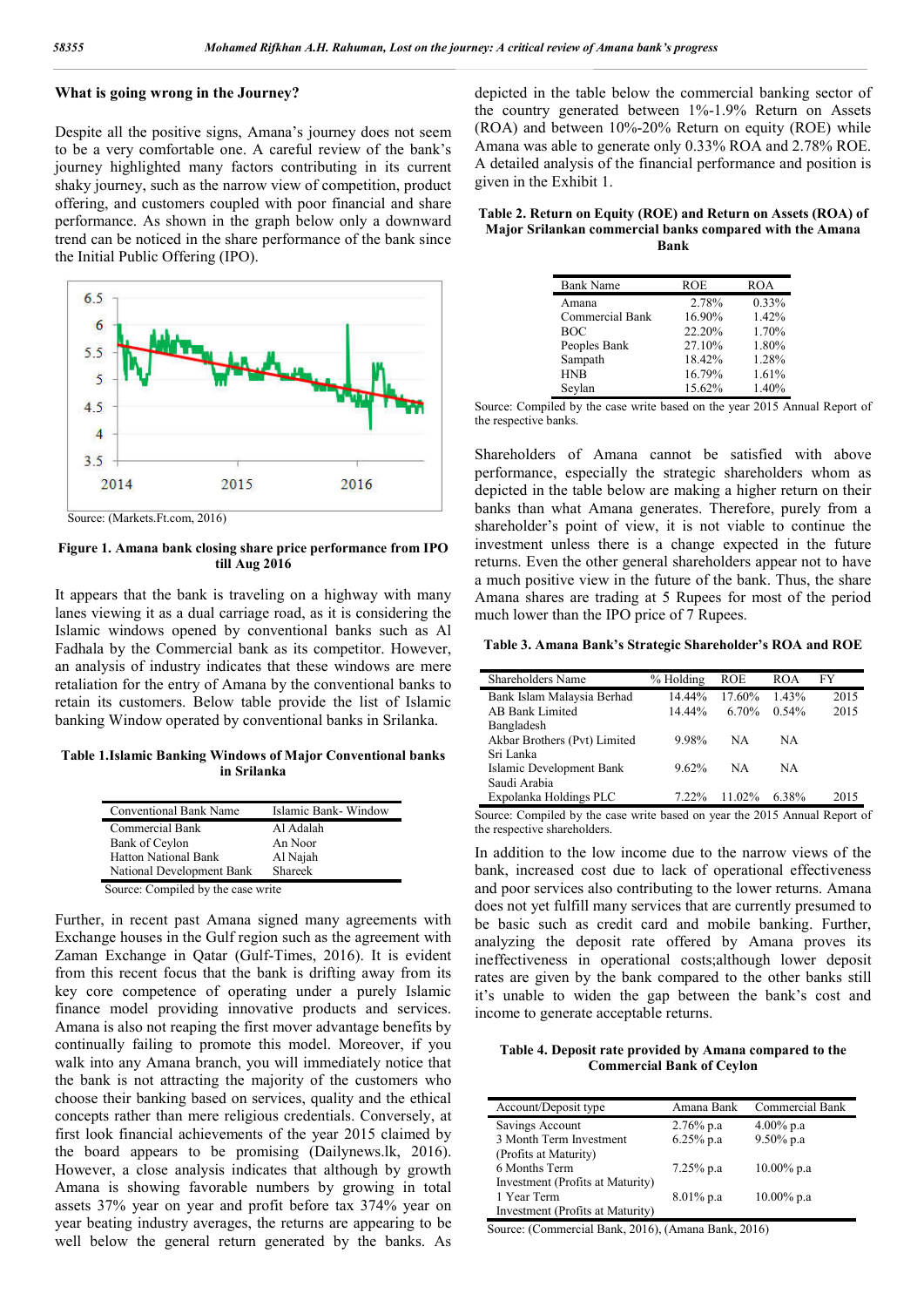### **How to pursue the Journey of success**

It is said that understanding any problem clearly is halfresolved. In order to resolve the issues the bank has to broaden its view, as such, it should recognize that due to the distinct nature of the business where it is operating it has to face two sides in its extended industry while keeping a vigilant eye on any opportunities and obstacles. Then, it has to review and align its business model by either rebranding or repositioning while addressing the operational inefficiencies.

#### **Recognizing the Double sides of the Journey**

A broader view of the industry will indicate two distinct types of competition, customers/suppliers and substitutes the bank has to consider. As for the competition, the bank'sreal competition starts with highly competitive Srilankan commercial banking industry where there are almost 25 licensed commercial banks. Many of these banks are well established while some are supported by the government such as Bank of Ceylon. The graph below shows the banking sector by total assets compared to Amana bank. Moreover, sometimes the bank also has to compete with other industriesfor its product offerings, such as the competition with leading leasing companies. In the meantime, Amana has to consider the potential competition from established Islamic banking industries from the Middle East and Far East Asia, especially due to the intense competition these banks face in their respective market had forced them to seek opportunities in the developing economies with upcoming projects such as Srilankan economy. Amana also has to deal with two different type of customers, the first type is those who based their choice on the religious view and the others are whose choices are based on services, quality and ethical values carried by the banking products and its principal. The first type of customers can be attracted easily and will be ready to pay a premium for the products and service by merely having a Sharia board with renowned scholars. However, this customer segment is very small. The second type of customers is difficult to attract and retain as they have many alternatives available in the market with a very low switching cost and even sometimes incentives to switch.

Since Amana depends mostly on its customer deposits, its customers are also having a key role as suppliers. Therefore, customers are one of the most crucial sectors that the bank needs to address on a continuous basis. Moreover, since Amana uses the banking infrastructure of established commercial banks such as for remittances and ATM it has less preferential deals as these banks are also competing in the same industry. Amana has to consider the growing preferred financing provided by electronic outlets and vehicle dealers in addition to the other alternatives available in the market such as Insurance schemes and investment in Mutual funds. Additionally, the bank also has to be concerned about Sharia-compliant fund management companies regulated under the Securities& Exchange Commission (SEC) and Takaful products as well.

### **Identifying Opportunities and obstacles of the journey**

Once the wider industries are understood and clear plans are set to overcome the hurdles, there are some additional crucial matters Amana has to face while in its business journey. Firstly, it has to keep a very close eye on government regulations and monetary policies of the country which makes a huge difference in the banking industry's operations and its profitability. These can change drastically in developing nations such as Srilanka, especially due to political changes and covenants requirements of the borrowings. For Instance, Amana was under great pressure not long ago when the previous government issued a guideline to consolidate the banking sector. Although the current government had put this on hold, these kinds of regulatory changes will affect a small player like Amana in the industry more than any others. Secondly, it has to monitor the wider opportunities available in the country such as Colombo Metro Development Project. Amana bank can take a big stride in the industry if it can manage to lead a project financing via Islamic finance concept such as  $Sukook<sup>2</sup>$  using Islamic banks in the Middle East and Far East Asia who are looking for an opportunity to enter markets in South Asia. Finally, in recent years, ethical practices and corporate social responsibility concepts are getting more attention among the public, this is a great opportunity for the bank to capitalize and promote its banking model highlighting the moral and ethical principle. Below table provide a brief SWOT analysis of the bank.

#### **Table 3. Amana Bank's SWOT Analysis**

| Weaknesses                                                                                                                                                                                                                            |  |
|---------------------------------------------------------------------------------------------------------------------------------------------------------------------------------------------------------------------------------------|--|
| Core Competencies                                                                                                                                                                                                                     |  |
| Failing to use Islamic banking to<br>$\sim$<br>achieve competitive advantage                                                                                                                                                          |  |
| Financial Health                                                                                                                                                                                                                      |  |
| - Very Low ROE and ROA                                                                                                                                                                                                                |  |
| Poor Share performance                                                                                                                                                                                                                |  |
| Management Culture                                                                                                                                                                                                                    |  |
| - Tall organization structure                                                                                                                                                                                                         |  |
| Lack of operational effectiveness                                                                                                                                                                                                     |  |
| Threats<br>Changes in Central bank<br>requirements on minimum<br>capital.<br>Changes to the tax structure.<br>- No Income generating options<br>for excess fund.<br>Trading companies own<br>financing systems gaining<br>popularity. |  |
|                                                                                                                                                                                                                                       |  |

Source: Case writer.

Once the views are broadened and the issues are identified in the journey, now the bank can focus on its internal models and strategies; let us call it the vehicle of the journey.

#### **Re-design the vehicle to suit the Journey**

To begin with, Amana has to review its business model and start revisiting it. The review should align the bank vision of becoming a leader in equitable finance solutions to the model. Further, it has to review how each product offering is contributing to the bank's vision and its returns. Any products that are not contributing need to be either revamped or discontinued. Then, the bank will have to either rebrand itself or reposition in order to start competing to attract general customers who do not base their choice on Islamic credentials. In both cases, the bank has to promote ethical sustainable banking concept. If the bank decides to rebrand, it can follow

 $2$  Certificates of investment – Alternative for bonds

<sup>(</sup>http://www.cimaglobal.com/Documents/Islamic%20finance/2011/Guides/Glos sary.pdf)